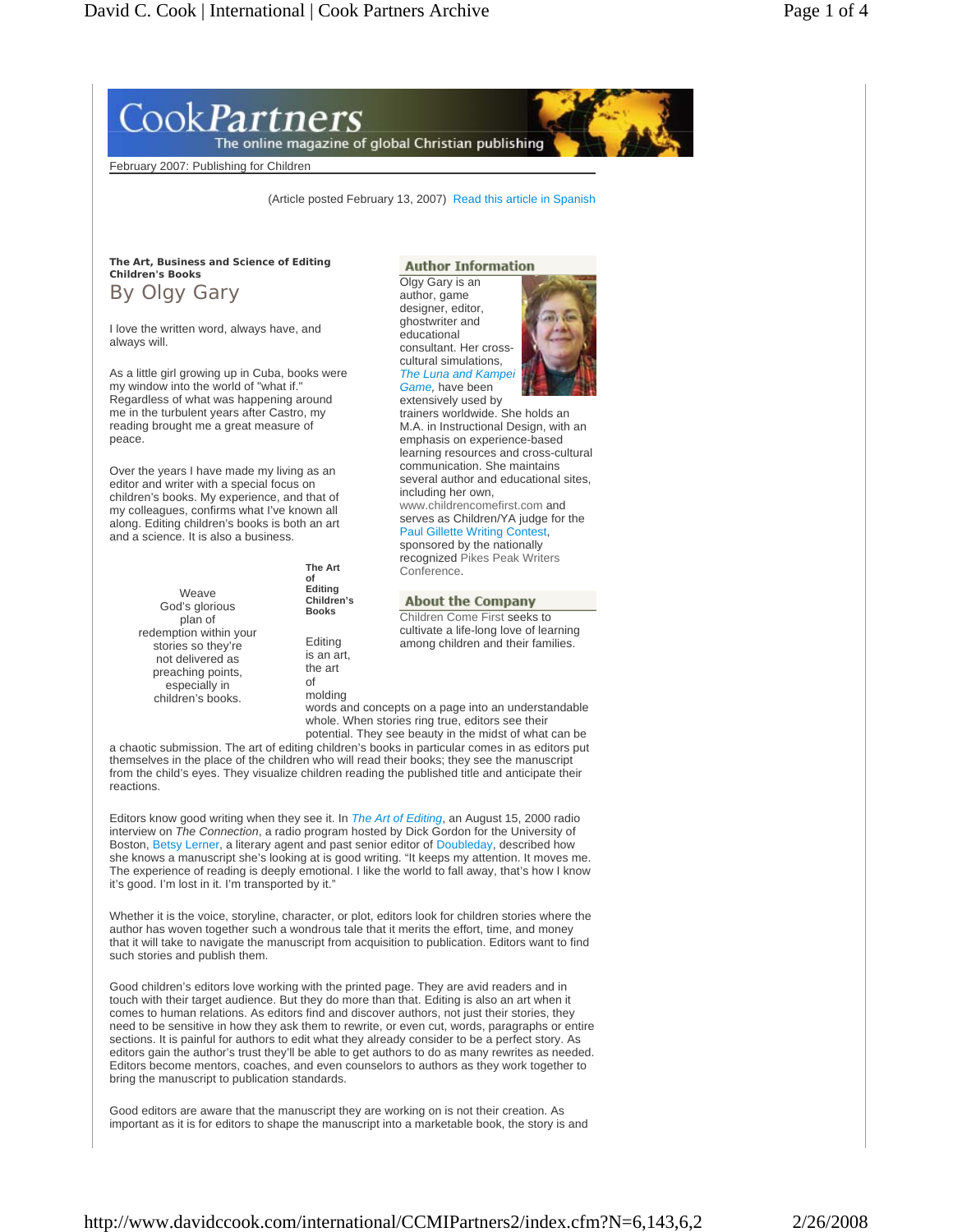must remain true to the author's vision. The story belongs to the author. It is a team effort where editor and author work together for the benefit of the readers, the children.

After the editor finds a story and an author with potential, the business side of publishing comes into play.

#### **The Business of Editing Children's Books**

What a wondrous thing it is when the book the child picks up ends up changing their lives!

It's been said that writing is an art but publishing is a business. Finding a manuscript worthy of publication is just the beginning. As children's editors read manuscripts, they ask themselves whether the manuscript can be submitted to any national review or award programs. Although children are the ones who will end up enjoying the titles, it is parents, schools and libraries that will purchase them. A book with good reviews or awards is more likely to be purchased as a classroom set and incorporated into schools' curriculum, thus assuring ongoing sales for the

publisher.

When publishing children's titles, especially picture books, the illustrations are as important as the story. Therefore, choosing the right illustrator is a key business decision. Books by well-known illustrators sell, even if written by unknown authors. This is why it is up to editors to pick the illustrator for children stories they publish. They know which illustrator can best bring to life the story so that it will appeal to the widest target audience—not just to children, but to the adults who buy the books.

Editors know that they will be marketing the titles to parents while keeping the story for children. It is parents, especially mothers, who buy children's books. As a bookseller, that was one of the litmus tests I used when choosing titles for the book fairs I managed. Time and again I would see mothers pick up a title, hold it next to their hearts, and then lean over to their children to say how beautiful it would be for them to read it together.

And so children's editors publish for children while marketing the titles to adults. Editors must then sell the book idea to the sales and marketing departments of the publishing house. At a time when the publishing world is going through so many changes, where publishing houses are being bought by conglomerates, editors must champion their books while keeping an eye on the bottom line. Christian publishers may have more latitude on the business side due to their commitment to ministry first, but they must still pay attention to sales.

Spin-offs are a great tool children editors have at their disposal to increase revenue. They can suggest to the publisher character-based games, puzzles, stuffed animals, and more to go along with a well-written and illustrated story. Children love to read stories such as David and Goliath while playing with the action figures by the same name. They love play-acting and would delight in reading about baby Jesus while holding the Mary and Joseph action figures in their hands.

The business side of publishing may not be as simple as it used to be, but it is more exciting and energizing than ever. Technology has come along to enable and empower small publishers to, in a way, compete with the big houses. Smaller houses make greater use of print on demand or smaller print runs and, by so doing, have more capital at their disposal to publish more titles.

#### **The Science of Editing Children's Books**

If we know that editing is an art and also a business, where does the science part of editing come in? What is it that good editors look for in a manuscript?

An excellent overview of this topic is given by Cheryl Klein, an editor at Arthur A. Levine Books (an imprint of Scholastic). In her eBook, *Rules of Engagement: How to Get (and Keep!) A Reader Involved in Your Novel,*  Klein talks about five key ingredients for getting a

Christian publishers are in the enviable position of personally knowing the Bible truths they want their books to convey.

reader hooked on a novel. The eBook is available as a free download from Children Come First. Klein states that voice is the single most important ingredient, "the soul of the book." She's right. It is the voice in the story that captures your heart and won't let go even after the book is over. The voice will bring the character to life. Klein also feels the story should include elements of surprise, for the characters to come across as real and action driven and for mystery to flow through the storyline.

When looking at the element of surprise, raising the stakes for the protagonist is of paramount importance. There are a limited number of storylines, but an author's unique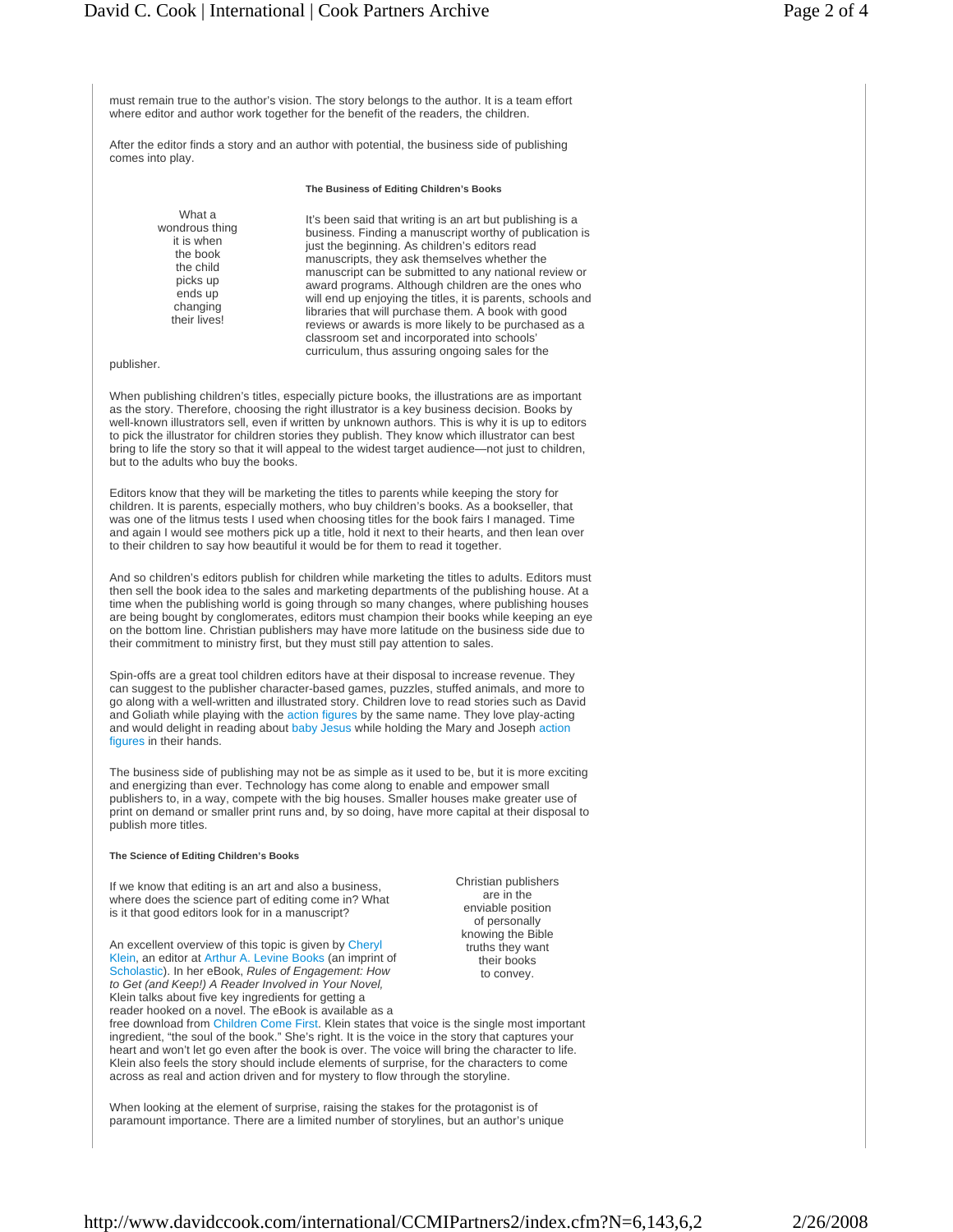approach can separate their story from other stories already told. The author's take can add surprise plot twists and endings and make it a satisfying read. Children are not as patient as adults are when it comes to reading. Either the story grabs them from the first page or they drop the book and never finish it. Good editors will be on the lookout for predictability in the stories they edit. They will suggest rewrites to increase the element of surprise for the reader.

We cannot talk about raising the stakes without mentioning GMC (goal, motivation, conflict.). These are the building blocks of good fiction, as Debra Dixon writes in her book by the same title (*Goal, Motivation and Conflict,* Gryphon, 1999; 978-0965437103*)*. There's no fiction without conflict. Tension and conflict are the life-blood of fiction. Editors look for novels with strong GMC woven throughout them, novels that will grab a reader's attention and not let go until the very last page. Editors know that children will look for what it is the protagonist wants (goal), why the protagonist wants it (motivation) and what is standing in the way of the protagonist reaching that goal (conflict). Children identify with the main character and travel along with him as they confront and defeat the antagonist. That's how kids internalize the very lessons the character is learning in the story. Children will only keep reading if the tension and conflict is high enough to keep their interest.

This method is perfectly matched to the type of stories Christian publishers want. What greater conflict could there be than ultimate good confronting and destroying ultimate evil? The trick here is to weave God's glorious plan of redemption within these stories so they're not delivered as preaching points, especially in children's books. C.S. Lewis masterfully accomplished this, and so did J.R.R. Tolkien, in their respective series of Narnia and the Lord of the Rings.

As editors we all encounter authors who write under the burden of an undelivered message. Find a way to coax them to give a powerful storyline, allowing their message to flow naturally as part of the story. Bruno Bettelheim's classic text, *The Uses of Enchantment the Meaning and Importance of Fairy Tales (*Penguin, 1991, 978-0140137279) argues that storytelling is a very powerful means of conveying truths. It is most effective when the emphasis is on the storytelling and not on the message.When children pick up a book they are not looking for a message. They are looking for a story. And what a wondrous thing it is when the book the child picks up ends up changing their lives!

Katherine Paterson, two-time winner of the National Book Award and the Newbery Medal writes about this. In her book, *The Invisible Child* (Dutton, 2001; 978-0525464822), she says:

A book can give a child a way to learn to value herself, which is at the start of growing a great soul. It is why I struggle against the idea that characters in novels should be role models… They discouraged me. Whereas that awful, bad-tempered, selfish Mary Lennox—who could admire her? Who could love such an unlovable creature? Yet she was given the key to a secret garden. Not because she deserved it, but because she needed it. When I read *The Secret Garden*, I fell in love with Mary Lennox. She was my soul mate. And because I loved her, I was able to learn to love myself a bit.

Christian publishers must be especially careful with this matter. They may so sanitize a story and its characters prior to publication, that what is finally published bears no resemblance to normal everyday children's lives. But the Bible itself is not sanitized; the human beings it depicts—like *The Secret Garden's* Mary Lennox—need a key to reenter the Garden, need a Way in—Jesus Himself. The Bible must not be used as a mallet to pound truth into kids' hearts. When forced into the storyline, it can be counterproductive rather than being the lifegiving message it ought to be. If children do not find answers to questions they are struggling with in everyday life within the pages of Christian publishers' titles, they will read what secular publishers are printing. This does not have to be the case.

Who better than Christian publishers to provide religious instruction? There is a great need for it. Secular publishers are aware of this need. They are increasingly establishing departments within their houses to acquire and publish titles to meet the market's felt need. Inspirational titles can and should carry a strong Christian message, without crossing the line into preaching. Gene Edwards' *The Divine Romance* (Tyndale, 1993, 978-0842310925) is a marvelous example. It tells the love story between God and his bride…you and I. Without compromising Biblical truth or its message of salvation, Edwards tells us a story, one that captivates our hearts and stays with us long after the last page is read.

The science of editing children books requires attention to details such as point of view, dialogue, over use of adverbs, lack of subplots, undeveloped characters and so forth. Klein's eBook covers these aspects of the editing process; another title I recommend is literary agent Donald Maass' *Writing the Breakout Novel* **(**Writer's Digest, 2002, 978-1582971827). Beyond these, which are of supreme importance in delivering a book worth reading, is the overall sense or message of the book itself. Christian publishers are in the enviable position of personally knowing the Bible truths they want their books to convey. They know how much our world needs to hear them. They have the ability to coach and mentor writers into weaving these truths into mesmerizing stories that children of all ages would love to read and recommend to others. My prayer is that they would do just that.